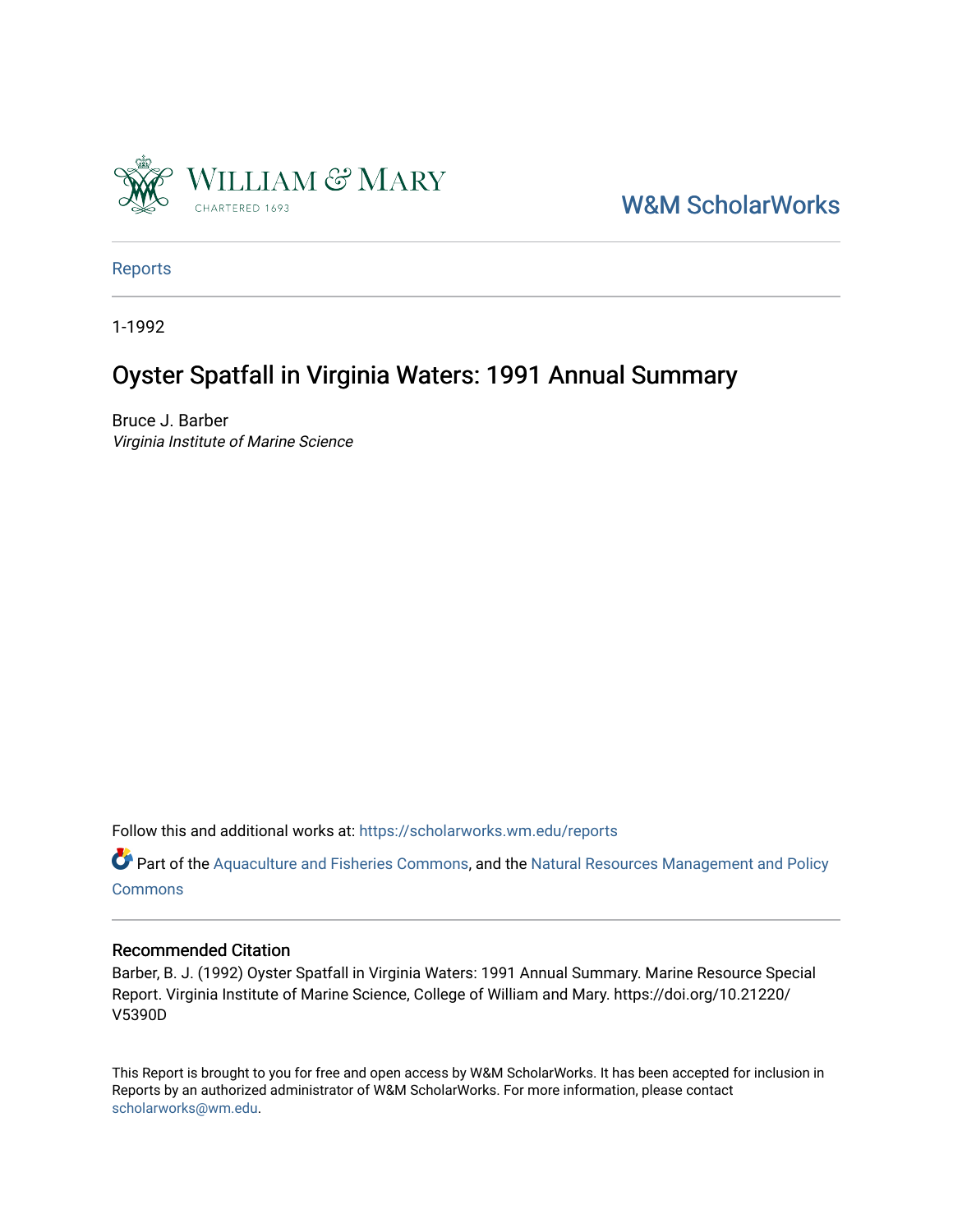# Oyster Spatfall In Virginia Waters

# • 1991 Annual Summary

Bruce J. Barber, Ph.D.

Virginia Institute of Marine Science College of William and Mary Gloucester Point, VA 23062

Marine Resource Special Report, January 1992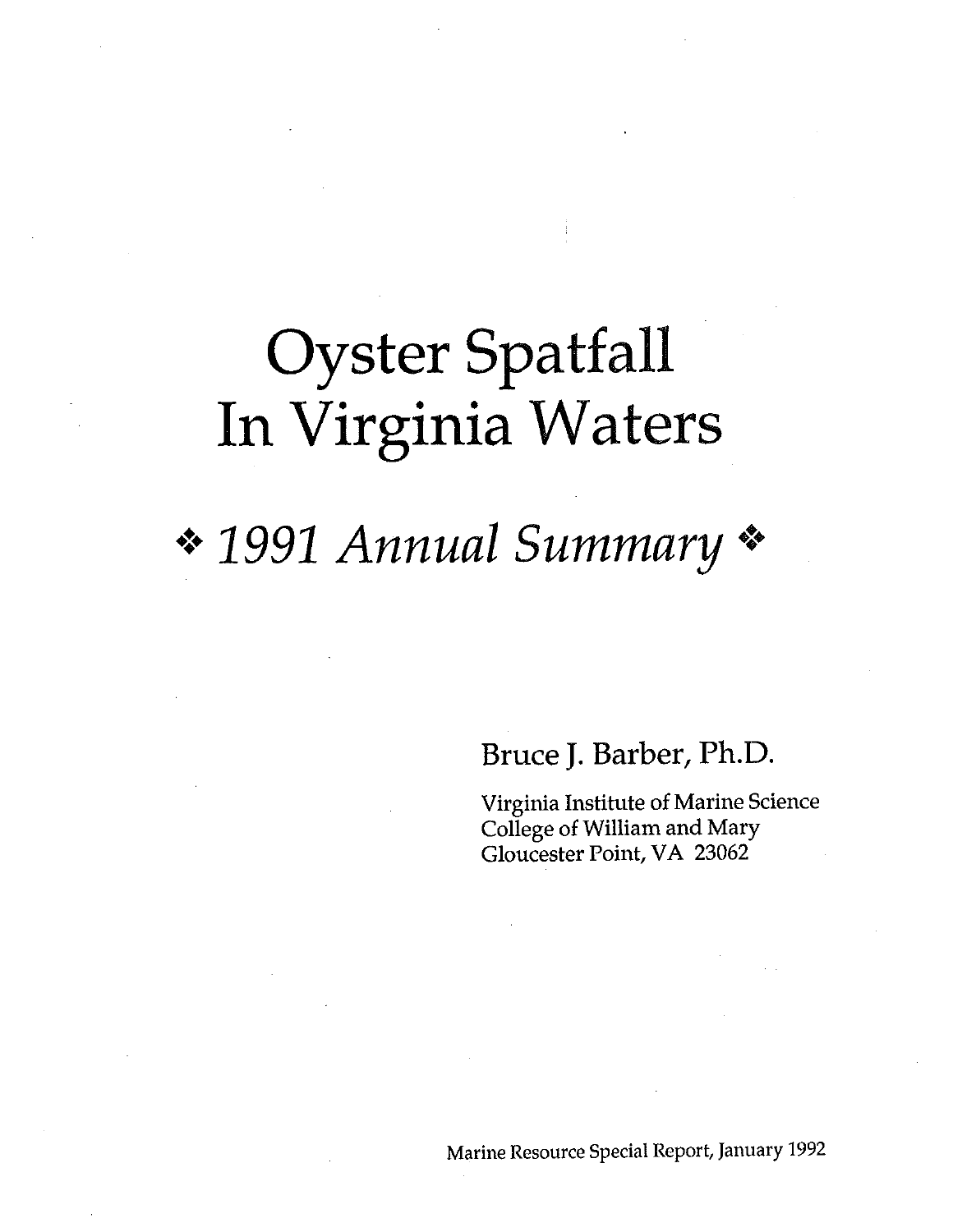# *Introduction*

The Virginia Institute of Marine Science (VIMS) conducts surveys of oyster spatfall (or "setting") in Virginia waters throughout the summer reproductive period. This survey provides an estimate of the **potential** of a particular area for receiving a "strike" or set of oysters on the bottom and helps define the timing of setting events. Information obtained from this effort is valuable to the Virginia Marine Resources Commission (VMRC) for its shell repletion program, and to private oyster growers, both of which are interested in maximizing the timing of shell planting. In addition, by maintaining a long-term data base, trends in spatfall throughout the lower Chesapeake Bay can be monitored. This in turn provides an index of the general "health" of the Bay. ·

Bi-weekly updates of spatfall data are provided to interested parties throughout the summer. This report summarizes data collected during the entire 1991 setting season.

*Methods* Spatfall in 1991 was monitored from June through September at a total of 40 stations (Figure 1). Throughout these periods shellstrings were deployed 0.5 m off the bot tom at each station. A shellstring consisted of 12 oyster shells of similar size (about 3") drilled through the center and strung (inside of shell down) on a piece of heavy gauge wire. Shellstrings were replaced after a one week exposure, and the number of spat that attached to the smooth surface (underside) of the center 10 shells was counted with the aid of a dissecting microscope. This number was then divided by 10 to get the number of spat per shell for that time interval. A computer program was used to calculate the number of spat per shell per week. These values were interpreted as follows: <0.1, "none"; 0.1- 1.0, "light''; 1.1-10.0, "moderate"; and >10.1, "heavy."

Weekly sampling allowed setting trends over the course of the summer to be compared between the various locations. Comparisons of setting intensity between years were made by adding the weekly values of spat per shell for the entire setting season.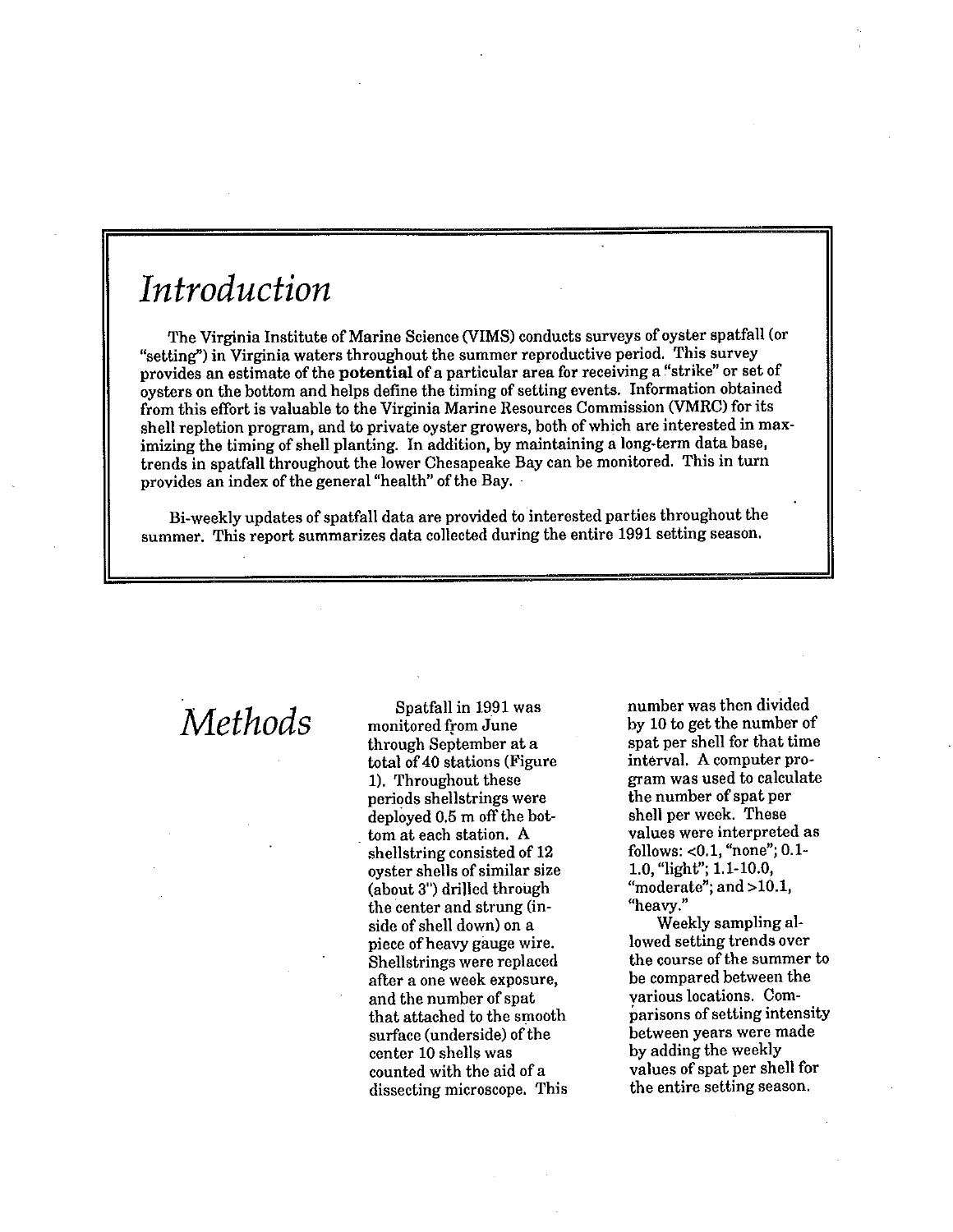*Results* Weekly spat/shell values and annual spatfall totals (sums of weekly values) are given in Table I.

### •!• *James River*

Twelve stations were monitored in the James River. Spat settlement began the week of June 15 and continued at five of the stations through the week of September 21. "Moderate" spatfall was seen from the week of June 15 through the week of August 24. "Heavy'' spatfall occurred at Nansemond Ridge the week of July 20, Naseway Shoal from June 29 through the week of August 10, Dog Shoal and Days Point from July 6 through the week of August 10, at Dry Shoal from June 22 through the week of August 10, and at Swash the weeks of July 27 and August 3.

For the year, spatfall totals ranged from 10.8 spat/shell at Deepwater Shoal to 274.8 spat/shell at at Dog Shoal. Dog Shoal and Naseway Shoal and Dry Shoal and Days Point were the two areas that received the greatest spatfall. Most spatfall in the James River occurred in July and the first half of August.

### •!• . *Mobjack Bay*

Spat settlement was followed at five locations in Mobjack Bay. Setting began at three stations the

week of June 1 and continued through the week of September 21. "Moderate" setting began at East River the week of June 15, but as late as the week of July 13 at Wilson Creek. "Heavy" spatfall occurred at Brown's Bay the week of July 20 and at Pepper Creek for three weeks beginning July 6.

Over the course of the setting season, spatfall was highest at Pepper Creek (70. l spat/shell) and lowest at Wilson Creek (12.1 spat/shell). Most spat settlement took place in July.

#### •!• *York River*

The VIMS oyster pier was the only shellstring station located on the York River. Settlement began the week of June 8 and continued through the week of August 10. "Moderate" setting occurred from July 13 through the week of July 27 and "heavy'' settlement was seen the week of July 20.

Total spatfall for the year was 18.7 spat/shell, most of which occurred in July.

# •!• *Piankatank River*

Spatfall was seen at all four stations in the Piankatank River beginning the week of June 22 and continuing into September at three of the stations. Settlement was "moderate" at all locations from the end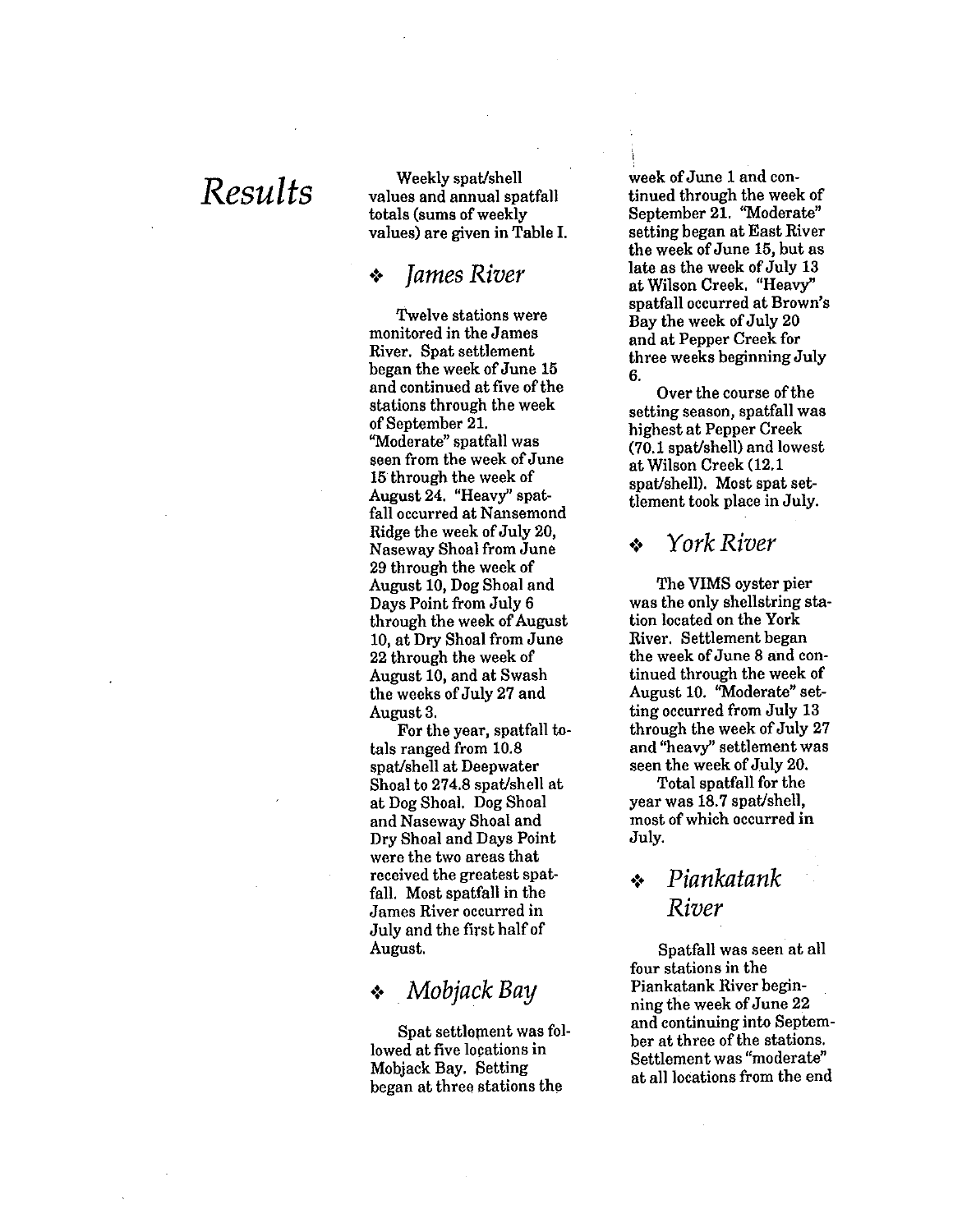of June through the week of August 3 (Burton Point), August 17 (Three Branches), August 24 (Ginney Point) and August 31 (Palace Bar). No "heavy" spatfall was seen in the Piankatank River in 1991.

For the year, spatfall ranged from 16.3 spat/shell at Burton Point to 39. l spat/shell at Palace Bar, spread relatively evenly throughout the summer.

## •:• *Great Wicomico River*

Six stations were monitored in the Great Wicomico River. Spat settlement was first seen at Dameron Marsh the week of June 15 and continued at all stations through the week of September 21. "Moderate" settlement occurred at all stations for at least one week and up to three weeks, but at different times. No "heavy" spatfall was recorded.

Total spatfall for the year was lowest at Glebe Point (3.8 spat/shell) and greatest at Haynie Point (13.6 spat/shell). Spatfall in the Great Wicomico River was fairly continuous throughout the summer with no well defined peak period.

## •:• *Little Wicomico River*

Setting at P.G. 42 in the Little Wicomico River began the week of June 29 and continued through the week of September 14. "Moderate" spatfall occurred the week of July 27 and was "light" the remainder of the summer. No "heavy" spatfall was recorded.

For the entire setting season, spatfall was 4.8 spat/shell, over half of which occurred in July.

# •:• *Rappahannock River*

Spatfall began at the three stations monitored in the Rappahannock River the week of June 22 and continued into September. "Moderate" settlement occurred from June 22 through the week of July 27 at Sturgeon Creek and Locklies Creek and the week of August 17 at Windmill Point. "Heavy" spatfall was not seen in the Rappahannock River in 1991.

Yearly spatfall totals ranged from 12.7 spat/shell . at Sturgeon Creek to 25.5 spat/shell at Locklies Creek. Settlement in the Rappahannock River was most concentrated from late June to early August.

### •:• *Potomac River*

Settlement in the Potomac River began as early as the week of June 15 and extended as late as the week of September 28. Four of the six stations, however, had only "light"

settlement during this period. At Jones Shore, "moderate" settlement was seen the weeks of July 20 and 27. At Cornfield, "moderate" and ''heavy" settlement occurred from July 20 through the week of August 10.

Spatfall totals for the year ranged from 0.3 spat/shell at Coan River to 50.5 spat/shell at Cornfield. At Cornfield, settlement was greatest the last week in July and the first week in August.

#### •:• *Eastern Shore*

Three stations were monitored for spatfall on the seaside of the Eastern Shore. Spatfall generally extended from late June through at least mid-September. At all three locations, "moderate" spatfall began June 29. At Wachapreague, "heavy" settlement began July 20 and continued through the week of August 24. In Hog Island Bay, settlement was "heavy" the weeks of July 13 and 20, and again the week of August 3 at Hog Island North.

For the year, spatfall totals were 287.4 spat/shell at Wachapreague, 109.7 spat/shell at Hog Island North, and 67.4 spat/shell at Hog Island South. At Wachapreague, most settlement occurred in July and August; in Hog Island Bay, most settlement occurred in July.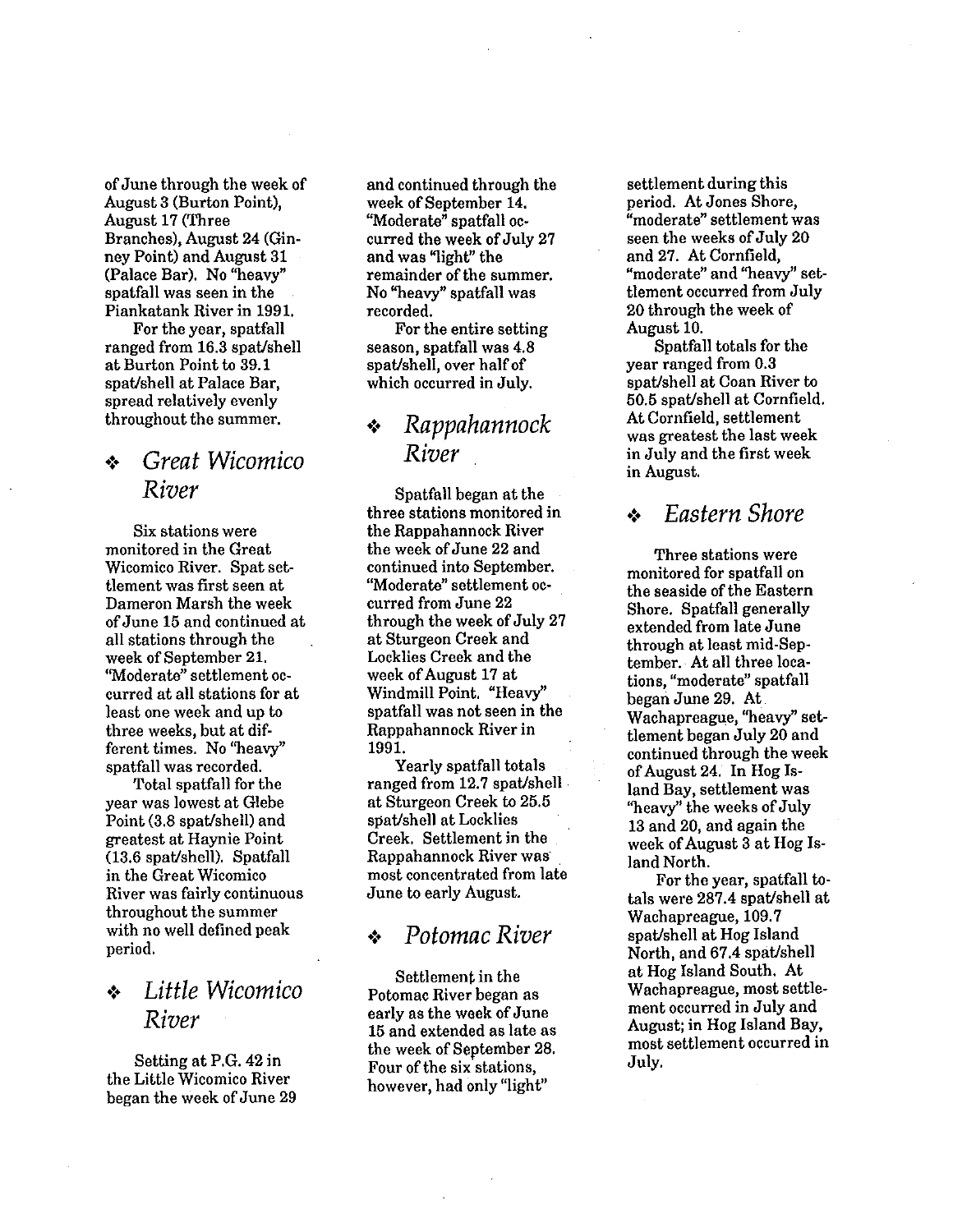$Discussion$   $\frac{1}{2}$   $\frac{1}{2}$   $\frac{1}{2}$   $\frac{1}{2}$   $\frac{1}{2}$   $\frac{1}{2}$   $\frac{1}{2}$   $\frac{1}{2}$   $\frac{1}{2}$   $\frac{1}{2}$   $\frac{1}{2}$   $\frac{1}{2}$   $\frac{1}{2}$   $\frac{1}{2}$   $\frac{1}{2}$   $\frac{1}{2}$   $\frac{1}{2}$   $\frac{1}{2}$   $\frac{1}{2}$   $\frac{1}{2}$   $\frac{1}{2}$   $\frac{1$ tial in Virginia was slightly greater in 1991 than in 1990 (Table II). Of the 39 locations for which comparisons could be made, 22 had greater spat/shell totals in 1991 than in 1990. General trends in spatfall tended to be river specific, however. For example, spatfall totals were greater in 1991 than 1990 in the James River, the Potomac River, the York River, and on the Eastern Shore. Spatfall totals were lower in 1991 than 1990 in Mobjack Bay, the Piankatank River, the Little Wicomico River, and the Great Wicomico River.

> The areas having the greatest likelihood for recruitment in 1991 based on the shellstring survey were:

1. James River - Naseway Shoal, Dog Shoal, Swash, Nansemond Ridge, Dry Shoal and Days Point

2. Mobjack Bay - Pepper Creek, Brown's Bay and East River

3. Piankatank River - Palace Bar and Ginney Point

4. Great Wicomico River - Hudnall's Dock, Haynie Point, and Cranes Creek

5. Rappahannock River - Locklies Creek and

Windmill Point

6. Eastern Shore - Wachapreague and Hog Island Bay

As previously mentioned, spatfall on shellstrings is an indicator of relative numbers of larvae

(ready to set) in a particular location at a particular time. Subsequent spat settlement and survival on nearby shoal areas is variable and dependent on a number of factors. High spat counts on shellstrings may not be accompanied by a good set on bottom shell if it is not plentiful or clean enough to attract the metamorphosing larvae. Conversely, for unknown reasons, good setting on bottom shell may occur even though setting on shellstrings was light. It is not known what level of setting on shellstrings is indicative of good setting on bottom cultch, if conditions on the bottom are optimal. Also, it is not known whether recruitment is more readily effected by continuous, light setting or intense setting of short duration.

Subsequent survival of oysters that do set on the bottom is controlled to a great extent by environmental conditions, predators, and disease. Results from the shellstring surveys are reflective of the abundance of oyster larvae present in an area, and thus an indication of reproductive activity and the **potential** for recruitment, depending on prevailing conditions.

Spat/shell totals for 1991 were generally lower than the long-term average. Spatfall totals in 1991 were lower than the running (up to 10 year) means at 24 of 40 stations where comparisons were possible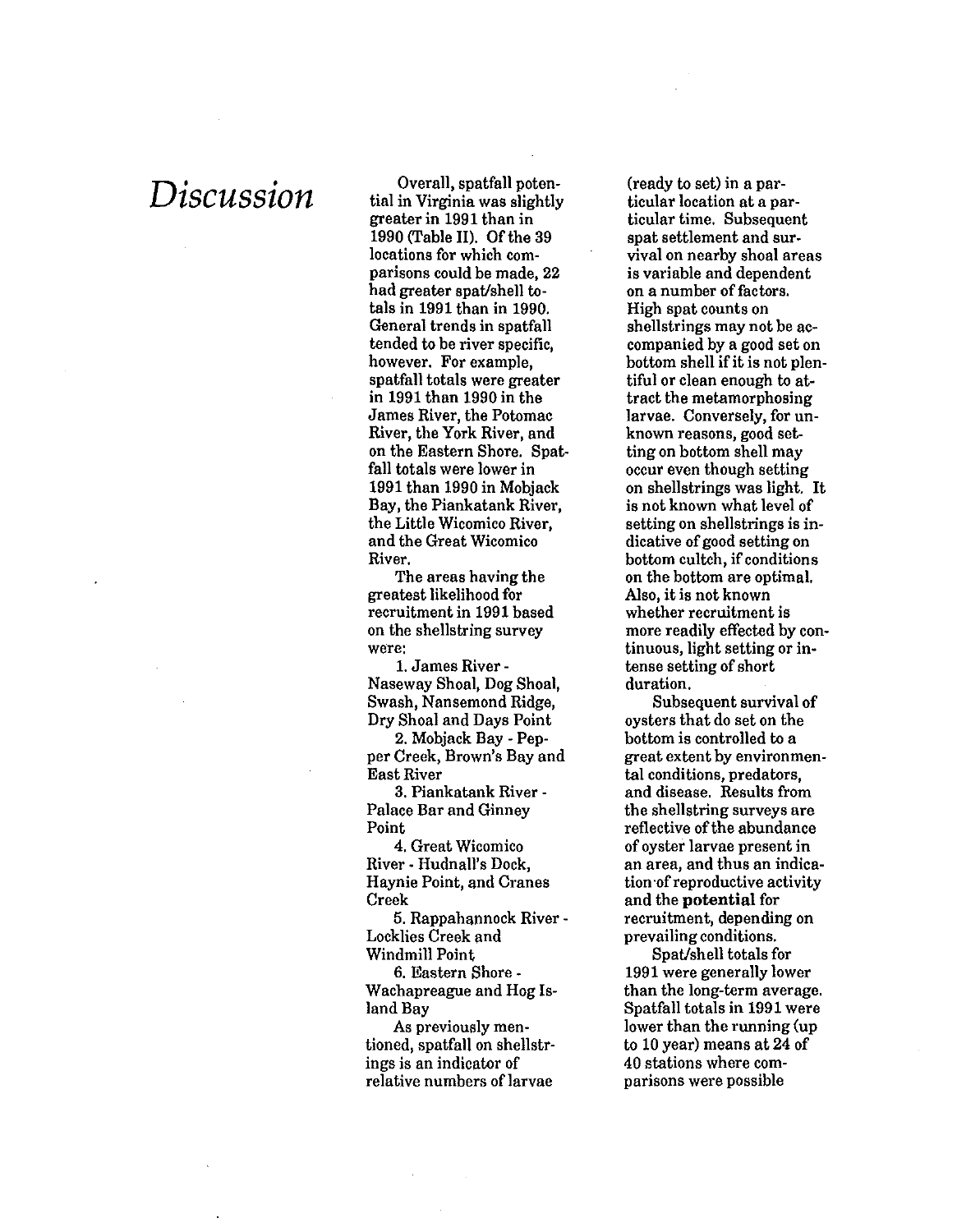(Table II). The areas that exceeded the long term average, however, were in the James River (most notably Dog Shoal and Dry Shoal), Locklies Creek in the Rappahannock River, Cornfield Harbor in the Potomac River, and all three stations on the Eastern Shore. Thus in spite of an overall downward trend, some areas had good recruitment potential in 1991.

The general decline in spatfall that has occurred in Virginia in recent years can be attributed to several potential causes. First of all, there are fewer adult oysters available for reproduction. The oyster diseases MSX and *Perkinsus* have caused widespread mortality in many areas of the state since 1959, particularly in the higher salinity (lower) portions of the rivers. Even though MSX has been eliminated from many areas due to a recent return to "normal" rainfall and salinity, *Perkinsus* continues to be prevalent and cause mortality. In areas such as the upper James River where disease has caused less oyster mortality than other areas, harvesting pressure - by selectively removing  $larger$  oysters  $-$  may be having the same effect.

1990 is the fourth year in a row that spat/shell totals in the upper James River (Point of Shoals, Horsehead, Deepwater Shoal) have been below the 10 year average. Secondly, a decline in overall water quality can reduce the reproductive capability of oysters and affect larval survival. The extent to which a reduction in water quality is affecting oyster recruitment, however, is difficult to quantify.

÷

*Acknowledgments* 

Thanks to the following people for their assistance with the 1991 Shellstring Survey: Alfred Fisher, Mike Dobson, Dan Eskridge, Almon Newsome, Rick Kellam, and Keith Nuttall (VMRC); Rudy Cashwell, Chris MacLauchlin, and Ken Walker (VIMS).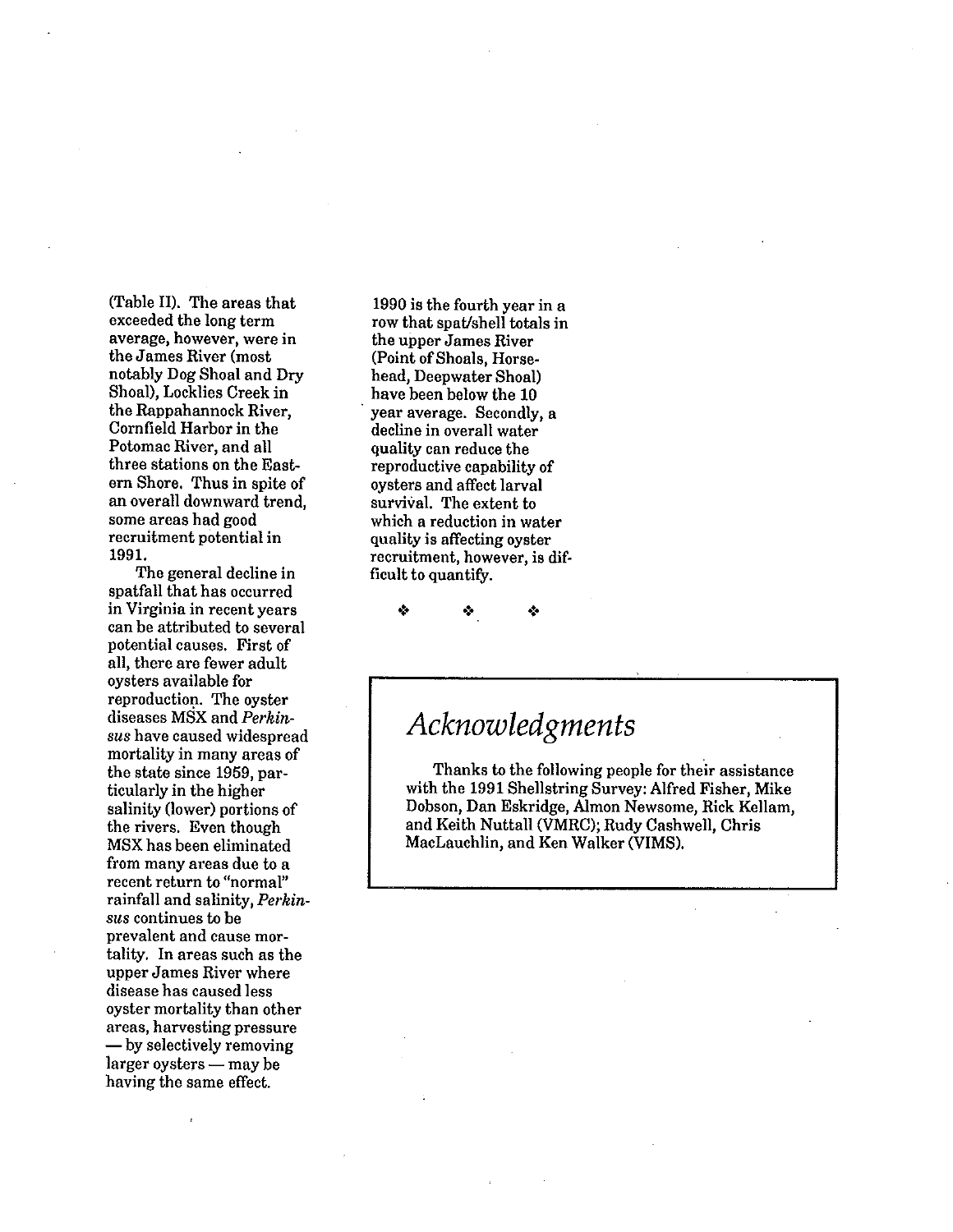# SHELLSTRING SURVEY STATIONS



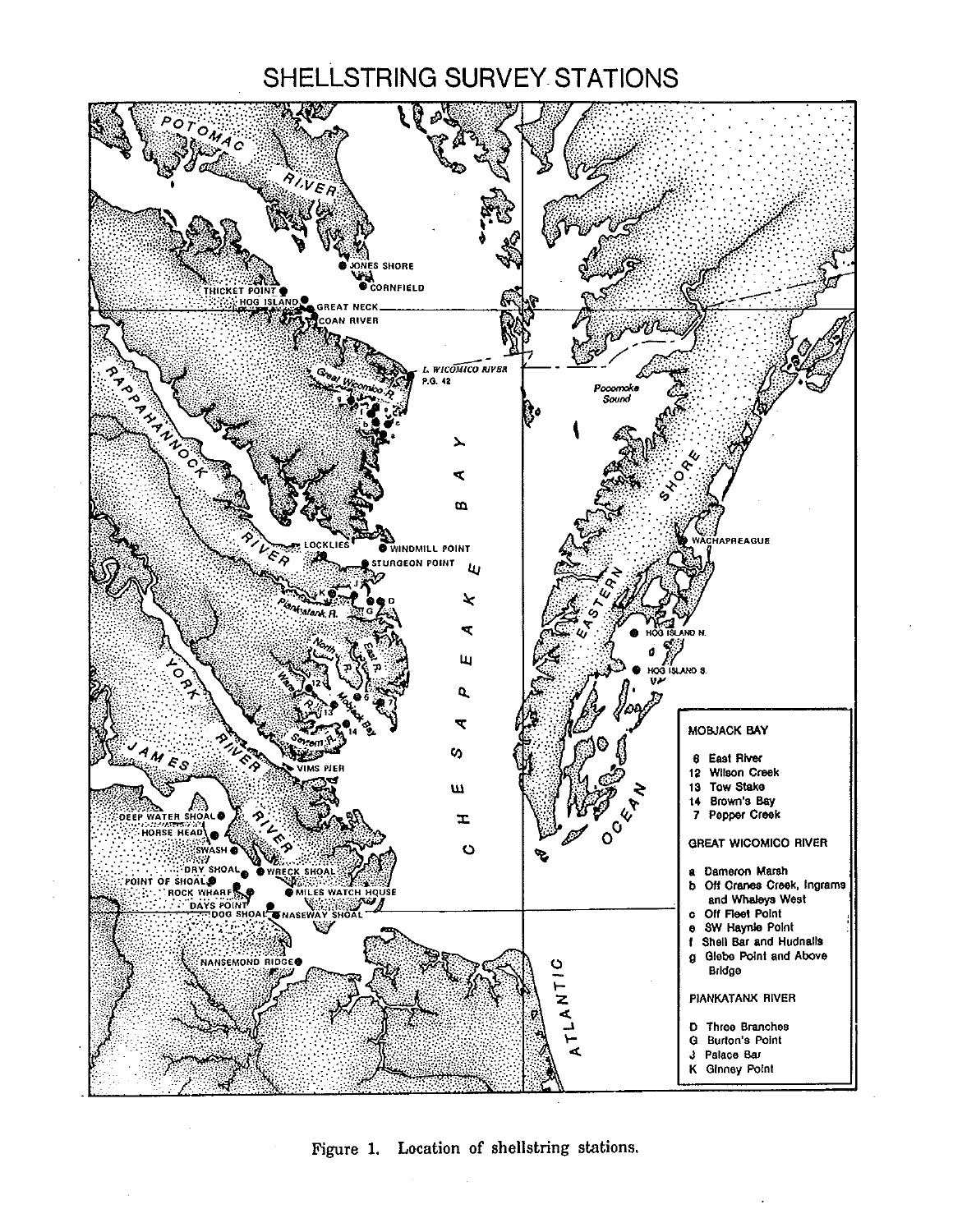$\mathcal{L}^{\text{max}}$  and  $\mathcal{L}^{\text{max}}$ 

**Contractor** 

 $\mathcal{L}^{\mathcal{L}}(\mathcal{L}^{\mathcal{L}})$  and  $\mathcal{L}^{\mathcal{L}}(\mathcal{L}^{\mathcal{L}})$  and  $\mathcal{L}^{\mathcal{L}}(\mathcal{L}^{\mathcal{L}})$  and  $\mathcal{L}^{\mathcal{L}}(\mathcal{L}^{\mathcal{L}})$ 

 $\mathcal{L}^{\mathcal{L}}(\mathcal{L}^{\mathcal{L}})$  and  $\mathcal{L}^{\mathcal{L}}(\mathcal{L}^{\mathcal{L}})$  . The contribution of  $\mathcal{L}^{\mathcal{L}}$ 

Average number of spat/shell (10 shells) for a 7 day period starting with the date shown. (--- indicates that no data was obtained for the week)

| Week of:           |              |     | <b>June</b> |      |      |      | July |      |      |              |      | August |       |     |     | September     |       |     | October |    | Total |
|--------------------|--------------|-----|-------------|------|------|------|------|------|------|--------------|------|--------|-------|-----|-----|---------------|-------|-----|---------|----|-------|
|                    | $\mathbf{1}$ | 8   | 15          | 22   | 29   | 6    | 13   | 20   | 27   | $\mathbf{3}$ | 10   | 17     | 24    | 31  | 7   | 14            | 21    | 28  | 5       | 12 |       |
| <b>JAMES RIVER</b> |              |     |             |      |      |      |      |      |      |              |      |        |       |     |     |               |       |     |         |    |       |
| Nansemond Rdg.     | 0.0          | 0.0 | ---         | 1.1  | 1.1  | 3.4  | 8.8  | 13.2 | 9.5  | 7.1          | 6.8  | 4.0    | 0.9   | 0.5 | 0.0 | $\langle 0.1$ | 0.1   | 0.0 |         |    | 56.5  |
| Naseway Shoal      | 0.0          | 0.0 | 1.5         | 4.0  | 12.9 | 16.6 | 40.5 | 55.5 | 16.0 | 17.1         | 12.1 | 2.1    | 0.4   | 0.3 | 0.0 | 0.0           | 0.0   | 0.0 |         |    | 179.0 |
| Dog Shoal          | 0.0          | 0.0 | 1.2         | 4.6  | 8.1  | 11.5 | 32.9 | 44.5 | 33.5 | 69.4         | 63.0 | 4.1    | 1.4   | 0.5 | 0.0 | 0.0           | 0.1   | 0.1 |         |    | 274.8 |
| Miles W. H.        | 0.0          | 0.0 | 0.1         | 0.5  | 0.9  | 3.3  | 4.4  | 2.4  | 3.1  | 1.8          | 1.2  | 0.6    | 0.2   | 0.2 | 0.0 | ---           | 0.0   | 0.0 |         |    | 18.7  |
| Days Point         | 0.0          | 0.0 | 1.0         | 4.5  | 9.2  | 10.1 | 10.3 | 13.0 | 17.4 | 35.9         | 35.3 | 7.2    | 1.0   | --- | 1.0 | 0.6           | 0.1   | 0.0 |         |    | 146.6 |
| Wreck Shoal        | 0.0          | 0.0 | 0.4         | 1.4  | 2.0  | 5.4  | 6.7  | 3.4  | 4.5  | 5.2          | 4.7  | 1.4    | 0.3   | 0.0 | 0.0 | 0.0           | 0.0   | 0.0 |         |    | 35.4  |
| Dry Shoal          | 0.0          | 0.0 | 0.9         | 11.6 | 17.2 | 22.5 | 35.8 | 25.0 | 26.9 | 36.2         | 29.7 | 8.9    | 1.6   | 0.8 | 0.1 | 0.0           | 0.0   | 0.0 |         |    | 217.2 |
| Pt. of Shoals      | 0.0          | 0.0 | 0.0         | 0.6  | 0.8  | 0.8  | 1.7  | 2.2  | 3.3  | 4.7          | 4.6  | 1.8    | 0.5   | 0.1 | 0.2 | 0.1           | 0.0   | 0.0 |         |    | 21.4  |
| Swash              | 0.0          | 0.0 | 0.3         | 2.2  | 3.5  | 4.7  | 5.9  | 9.4  | 16.0 | 13.1         | 9.1  | 3.7    | 0.2   | 0.0 | 0.1 | 0.2           | 0.2   | 0.0 |         |    | 68.6  |
| Horsehead          | 0.0          | 0.0 | 0.2         | 1.0  | 1.3  | 2.2  | 2.6  | 2.8  | 4.6  | 3.6          | 4.0  | 1.8    | 0.3   | 0.2 | 0.0 | 0.0           | 0.0   | 0.0 |         |    | 24.6  |
| Deepwater          | 0.0          | 0.0 | 0.2         | 0.6  | 0.8  | 0.7  | 0.8  | 2.2  | 2.9  | 0.9          | 0.6  | 0.5    | 0.1   | 0.0 | 0.1 | 0.2           | 0.1   | 0.1 |         |    | 10.8  |
| MOBJACK BAY        |              |     |             |      |      |      |      |      |      |              |      |        |       |     |     |               |       |     |         |    |       |
| Brown's Bay        | 0.0          | 0.1 | 0.2         | 1.1  | 3.1  | 5.6  | 7.2  | 12.3 | 7.3  | 1.6          | 0.4  | 0.1    | 0.1   | 0.2 | 0.4 | 0.3           | 0.2   | 0.0 |         |    | 40.2  |
| Tow Stake          | 0.6          | 0.2 | 0.0         | 0.1  | 0.2  | 3.0  | 3.1  | 2.4  | 3.8  | 1.4          | 0.1  | 0.1    | $0.1$ | 0.0 | 0.7 | 0.3           | 0.1   | 0.0 |         |    | 16.1  |
| Wilson Creek       | 0.4          | 0.5 | 0.1         | 0.0  | 0.0  | 0.6  | 2.5  | 1.4  | 4.1  | 1.9          | 0.1  | 0.0    | $0.1$ | 0.1 | 0.3 | 0.1           | 0.0   | 0.0 |         |    | 12.1  |
| East River         | 0.6          | 0.2 | 1.1         | 0.7  | 1.0  | 7.9  | 6.2  | 5.8  | 4.4  | 2.0          | 0.8  | 0.2    | 0.1   | 0.2 | 0.1 | 0.4           | 0.3   | 0.0 |         |    | 32.0  |
| Pepper Creek       | 0.0          | 0.0 | 0.1         | 0.2  | 2.3  | 17.7 | 21.4 | 13.7 | 8.5  | 3.2          | 1.6  | 0.8    | 0.2   | 0.0 | 0.3 | 0.1           | < 0.1 | 0.0 |         |    | 70.1  |
|                    |              |     |             |      |      |      |      |      |      |              |      |        |       |     |     |               |       |     |         |    |       |

 $\sim$ 

 $\sim$ 

 $\mathcal{L}^{\mathcal{L}}(\mathcal{A})$  and  $\mathcal{L}^{\mathcal{L}}(\mathcal{A})$  and  $\mathcal{L}^{\mathcal{L}}(\mathcal{A})$ 

 $\mathcal{L}$ 

the contract of the contract of the

 $\mathcal{L}(\mathcal{L}(\mathcal{L}))$  . The contract of the contract of the contract of the contract of the contract of the contract of the contract of the contract of the contract of the contract of the contract of the contract of the co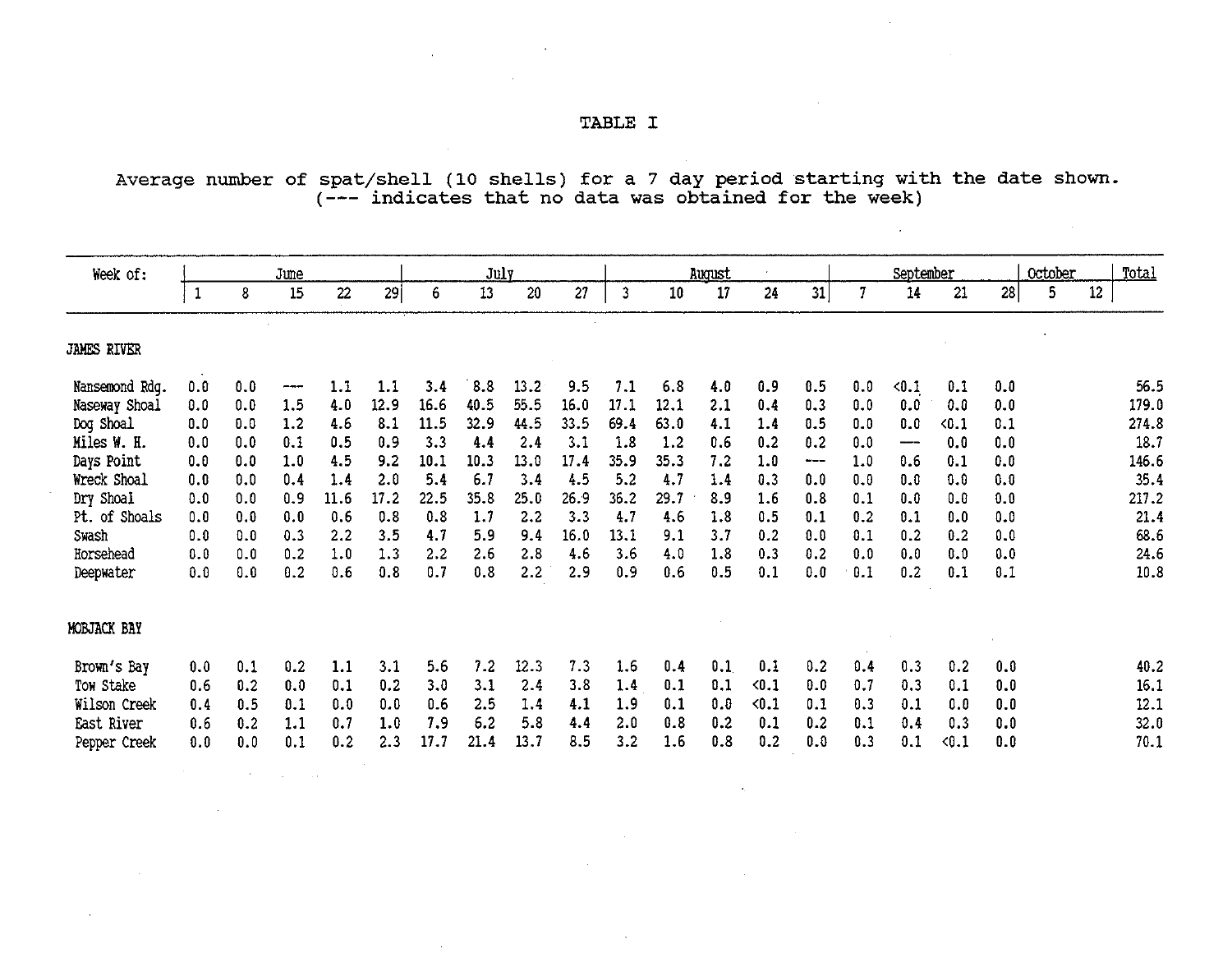| TABLE I, |  | Page 2 |  |
|----------|--|--------|--|
|----------|--|--------|--|

|                                                                                       |                                           |             |                  |            |                               |             |            |                |                                          | TABLE I, Page 2           |              |              |              |            |               |                 |              |            |                |                 |             |
|---------------------------------------------------------------------------------------|-------------------------------------------|-------------|------------------|------------|-------------------------------|-------------|------------|----------------|------------------------------------------|---------------------------|--------------|--------------|--------------|------------|---------------|-----------------|--------------|------------|----------------|-----------------|-------------|
| Week of:                                                                              |                                           |             |                  |            |                               |             |            |                |                                          |                           |              |              |              |            |               |                 |              |            |                |                 |             |
|                                                                                       | $\mathbf{1}$                              | 8           | June<br>15       | 22         | 29                            | 6           | July<br>13 | 20             | 27                                       | 3 <sup>1</sup>            | 10           | August<br>17 | 24           | 31         | $\mathbf{7}$  | September<br>14 | 21           | 28         | October<br>5   | 12 <sub>2</sub> | Total       |
| YORK RIVER                                                                            |                                           |             |                  |            |                               |             |            |                |                                          |                           |              |              |              |            |               |                 |              |            |                |                 |             |
| VIMS Pier                                                                             | 0.0                                       | 0.1         | 0.3              | 0.3        | 0.6                           | 0.7         | 4.4        | 10.1           | 1.8                                      | 0.3                       | 0.1          | 0.0          | 0.0          | 0.0        | 0.0           | 0.0             | 0.0          | 0.0        |                |                 | 18.7        |
| PIANKATANK RIVER                                                                      |                                           |             | $\sim 100$       |            |                               |             |            |                |                                          |                           |              |              |              |            |               |                 |              |            |                |                 |             |
| Three Branches                                                                        | 0.0                                       | 0.0         | 0.0              | 0.5        | 1.7                           | 2.0         | 1.6        | 1.7            | 3.9                                      | 3.0                       | 3.5          | 1.3          | 0.4          | 0.0        | $\langle 0.1$ | 0.1             |              |            |                |                 | 19.7        |
| Burton Point                                                                          | 0.0                                       | 0.0         | 0.0              | 0.3        | 1.3                           | 2.3         | 2.4        | 1.1            | 2.6                                      | 3.2                       | 0.9          | 0.9          | 0.1          | 0.4        | 0.2           | 0.6             | $0.0$        | 0.0        |                |                 | 16.3        |
| Palace Bar                                                                            | 0.0                                       | $0.0$       | 0.1              | 2.3        | 6.9                           | 4.4         | 1.6        | 1.1            | 3.4                                      | 7.5                       | 1.7          | 4.0          | 3.9          | 1.1        | 0.2           | 0.4             | 0.5          | $0.0$      |                |                 | 39.1        |
| Ginney Point                                                                          | 0.0                                       | $\pmb{0.0}$ | 0.0<br>$\bullet$ | 0.5        | 2.2                           | 3.5         | 2.0        | 1.4            | 1.2                                      | 2.9                       | 3.0          | 5.7          | 2.2          | 0.6        | 0.0           | 0.0             | $0.0\,$      | 0.0        |                |                 | 25.2        |
| GREAT WICOMICO RIVER                                                                  |                                           |             |                  |            |                               |             |            |                |                                          |                           |              |              |              |            |               |                 |              |            |                |                 |             |
| Dameron Marsh                                                                         | $\qquad \qquad \cdots$                    | 0.0         | 0.2              | 0.2        | 0.2                           | 0.8         | 0.7        | 0.2            | 3.2                                      | 4.4                       | 0.2          | 0.0          | 0.1          | 0.2        | 0.2           | 0.3             | 0.1          | 0.0        | 0.0            |                 | 11.0        |
| Cranes Creek                                                                          | $\qquad \qquad \textbf{---} \textbf{---}$ | $0.0\,$     | 0.0              | 0.2        | 0.3                           | 1.7         | 1.5        | 0.8            | 1.0                                      | 0.5                       | 1.0          | 1.9          | 1.2          | 0.3        | 0.2           | $0.1\,$         | < 0.1        | $0.0\,$    | 0.0            |                 | 10.7        |
| Hudnall's Dock                                                                        | $\hspace{0.05cm}---\hspace{0.05cm}$       | 0.0         | 0.0              | 1.5        | 1.5                           | 1.4         | 0.6        | 0.2            | 0.4                                      | 0.2                       | 0.2          | 0.5          | 0.1          | 0.1        | 0.1           | 0.1             | 0.1          | 0.0        | $0.0$          |                 | 7.0         |
| Haynie Point<br>Glebe Point                                                           | www.co                                    | 0.0         | 0.0<br>0.0       | 0.3        | 0.6                           | 1.3         | 0.9        | 0.5            | 4.1                                      | 4.9                       | 0.3          | 0.1          | 0.1          | 0.1        | 0.1           | 0.0             | 0.1          | 0.1        | $0.1\,$        |                 | 13.6        |
| Fleeton Point                                                                         | $\cdots \cdots$<br>---                    | 0.0<br>0.0  | 0.0              | 0.0<br>1.5 | $\qquad \qquad \cdots$<br>2.7 | ----<br>1.4 | 0.4<br>0.2 | 0.4<br>$0.0\,$ | $\hspace{0.05cm} \dashrightarrow$<br>2.2 | $\boldsymbol{0.0}$<br>1.3 | 0.5<br>< 0.1 | 1.1<br>0.1   | 0.7<br>, 0.2 | 0.3<br>0.3 | 0.3<br>0.2    | 0.1<br>0.0      | $0.1$<br>0.0 | 0.0<br>0.0 | $0.0\,$<br>0.0 |                 | 3.8<br>10.1 |
|                                                                                       |                                           |             |                  |            |                               |             |            |                |                                          |                           |              |              |              |            |               |                 |              |            |                |                 |             |
| LITTLE WICOMICO RIVER                                                                 |                                           |             |                  |            |                               |             |            |                |                                          |                           |              |              |              |            |               |                 |              |            |                |                 |             |
| P.G. No. 42 0.0 0.0 0.0 0.0 0.1 < 0.1 0.3 0.8 1.8 0.7 0.2 0.1 0.0 0.4 0.3 0.1 0.0 0.0 |                                           |             |                  |            |                               |             |            |                |                                          |                           |              |              |              |            |               |                 |              |            |                |                 | 4.8         |

a de la construcción de la construcción de la construcción de la construcción de la construcción de la constru<br>En 1930, el construcción de la construcción de la construcción de la construcción de la construcción de la con

 $\mathcal{L}(\mathcal{L}(\mathcal{L}(\mathcal{L}(\mathcal{L}(\mathcal{L}(\mathcal{L}(\mathcal{L}(\mathcal{L}(\mathcal{L}(\mathcal{L}(\mathcal{L}(\mathcal{L}(\mathcal{L}(\mathcal{L}(\mathcal{L}(\mathcal{L}(\mathcal{L}(\mathcal{L}(\mathcal{L}(\mathcal{L}(\mathcal{L}(\mathcal{L}(\mathcal{L}(\mathcal{L}(\mathcal{L}(\mathcal{L}(\mathcal{L}(\mathcal{L}(\mathcal{L}(\mathcal{L}(\mathcal{L}(\mathcal{L}(\mathcal{L}(\mathcal{L}(\mathcal{L}(\mathcal{$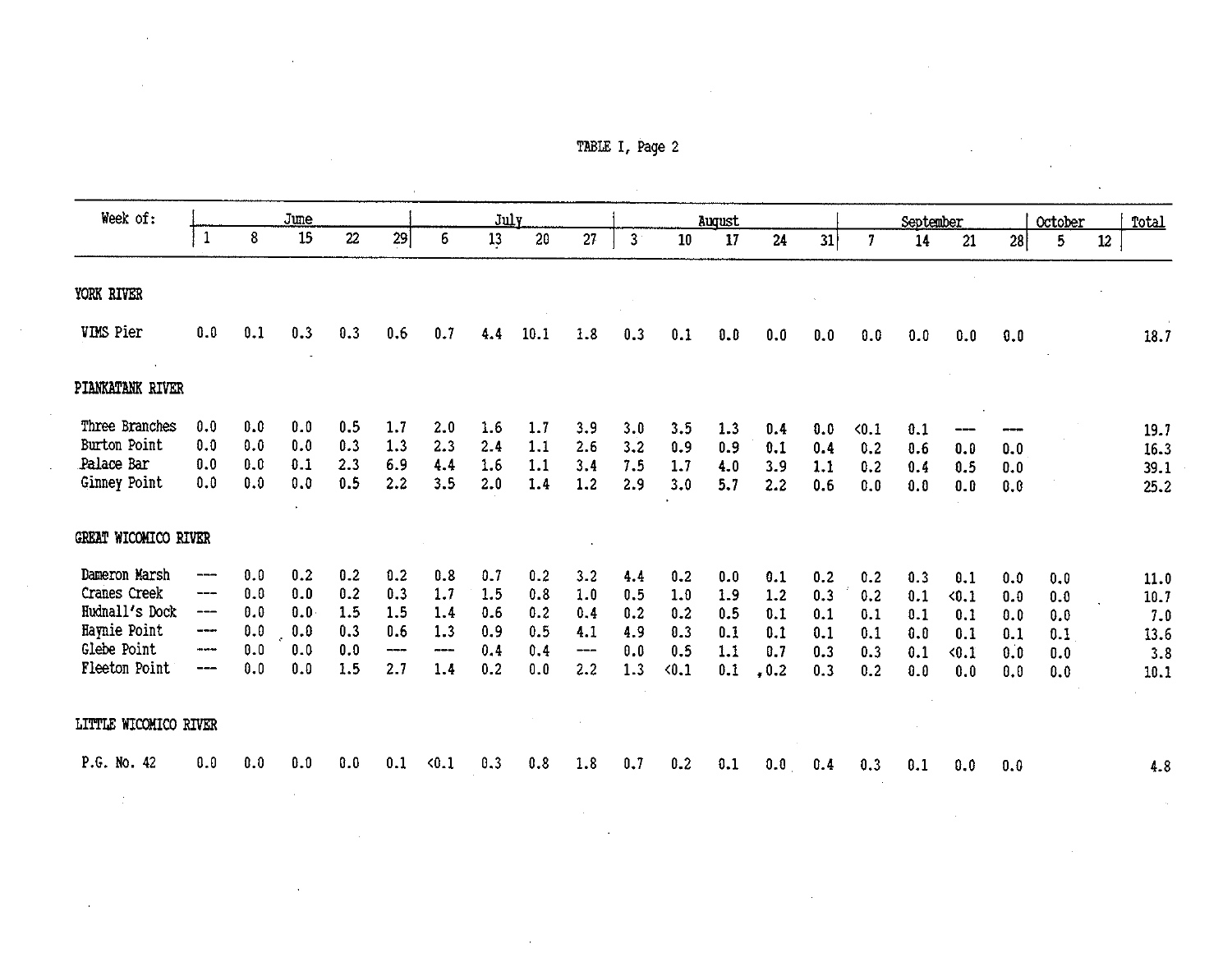TABLE I, Page 3

| Week of:                                |                |            | June          |            |            |            | July       |            |            |              |            | August     |            |            |               | September  |            |            | October |        | Total        |
|-----------------------------------------|----------------|------------|---------------|------------|------------|------------|------------|------------|------------|--------------|------------|------------|------------|------------|---------------|------------|------------|------------|---------|--------|--------------|
|                                         | $\mathbf{1}$   | 8          | 15            | 22         | 29         | 6          | $13\,$     | 20         | 27         | $\mathbf{3}$ | 10         | 17         | 24         | 31         | $\mathcal{I}$ | 14         | 21         | 28         | 5       | $12\,$ |              |
| RAPPAHANNOCK RIVER                      |                |            |               |            |            |            |            |            |            |              |            |            |            |            |               |            |            |            |         |        |              |
| Sturgeon Creek<br><b>Locklies Creek</b> | $- -$<br>$- -$ | 0.0<br>0.0 | 0.0<br>0.0    | 1.3<br>2.0 | 1.1<br>3.0 | 1.2<br>5.6 | 2.5<br>7.4 | 2.1<br>1.4 | 1.4<br>2.2 | 0.9<br>1.0   | 0.9<br>1.0 | 0.7<br>1.0 | 0.3<br>0.6 | 0.2<br>0.1 | 0.1<br>< 0.1  | 0.0<br>0.1 | 0.0<br>0.1 | 0.0<br>0.0 |         |        | 12.7<br>25.5 |
| Windmill Point                          | $-$            | 0.0        | 0.0           | 1.0        | 2.4        | 2.8        | 3.4        | 3.5        | 2.7        | 1.9          | 1.9        | 1.4        | 0.5        | 1.0        | 0.9           | 0.0        | 0.0        | 0.0        |         |        | 23.4         |
| POTOMAC RIVER                           |                |            |               |            |            |            |            |            |            |              |            |            |            |            |               |            |            |            |         |        |              |
| Jones Shore                             | 0.0            | 0.0        | 0.0           | 0.1        | $0.1$      | 0.4        | 0.4        | 1.1        | 1.8        | 0.6          | 0.0        | 0.2        | 1.7        | 1.4        | 0.5           | 0.0        | 0.0        | 0.0        | 0.0     |        | 8.2          |
| Hog Island                              | 0.0            | 0.0        | 0.1           | $0.1$      | 0.0        | 0.0        | 0.0        | 0.0        | 0.1        | 0.1          | 0.0        | 0.0        | 0.0        | 0.1        | 0.1           | 0.0        | 0.0        | 0.0        | 0.0     |        | 0.4          |
| Coan River                              | 0.0            | 0.0        | 0.0           | 0.0        | 0.1        | 0.1        | < 0.1      | 0.0        | 0.0        | 0.9          | 0.0        | 0.1        | $0.1$      | 0.0        | 0.0           | 0.0        | 0.0        | 0.0        | 0.0     |        | 0.3          |
| Great Neck                              | 0.0            | 0.0        | 0.0           | 0.0        | 0.0        | 0.0        | 0.0        | 0.0        | 0.5        | 0.4          | 0.0        | 0.0        | 0.0        | 0.0        | 0.1           | 0.1        | 0.0        | 0.0        | 0.0     |        | 1.1          |
| Thicket Point                           | 0.0            | 0.0        | 0.0           | 0.0        | 0.0        | 0.0        | 0.1        | < 0.1      | 0.2        | 0.2          | 0.0        | 0.1        | 0.3        | 0.3        | 0.1           | 0.1        | < 0.1      | 0.0        | 0.0     |        | 1.4          |
| Cornfield                               | 0.0            | 0.0        | 0.0           | 0.1        | 0.1        | 0.0        | 0.7        | 5.6        | 24.8       | 16.4         | 1.8        | 0.1        | 0.2        | 0.4        | 0.1           | 0.1        | 0.1        | $0.1$      | 0.0     |        | 50.5         |
| <b>EASTERN SHORE</b>                    |                |            |               |            |            |            |            |            |            |              |            |            |            |            |               |            |            |            |         |        |              |
| Wachapreague                            | 0.1            | 0.1        | $\langle 0.1$ | 0.3        | 2.4        | 3.4        | 7.9        | 69.7       | 55.8       | 40.1         | 29.1       | 29.5       | 16.1       | 8.5        | 15.1          | 7.7        | 1.4        | 0.2        | 0.0     |        | 287.4        |
| Hog Island No.                          | - -            | 0.0        | 0.0           | 0.1        | 2.6        | 4.8        | 14.3       | 50.4       | 8.8        | 15.2         | 5.4        | 3.4        | 2.3        | 0.5        | 1.2           | 0.7        | 0.0        | 0.0        |         |        | 109.7        |
| Hog Island So.                          |                | 0.0        | 0.0           | 0.0        | 1.0        | 2.8        | 11.7       | 21.3       | 5.3        | 5.5          | 4.6        | 5.1        | 7.5        | 0.5        | 1.9           | 0.2        | 0.0        | 0.0        |         |        | 67.4         |

 $\mathcal{L}_{\text{max}}$  and  $\mathcal{L}_{\text{max}}$ 

 $\hat{\mathcal{A}}$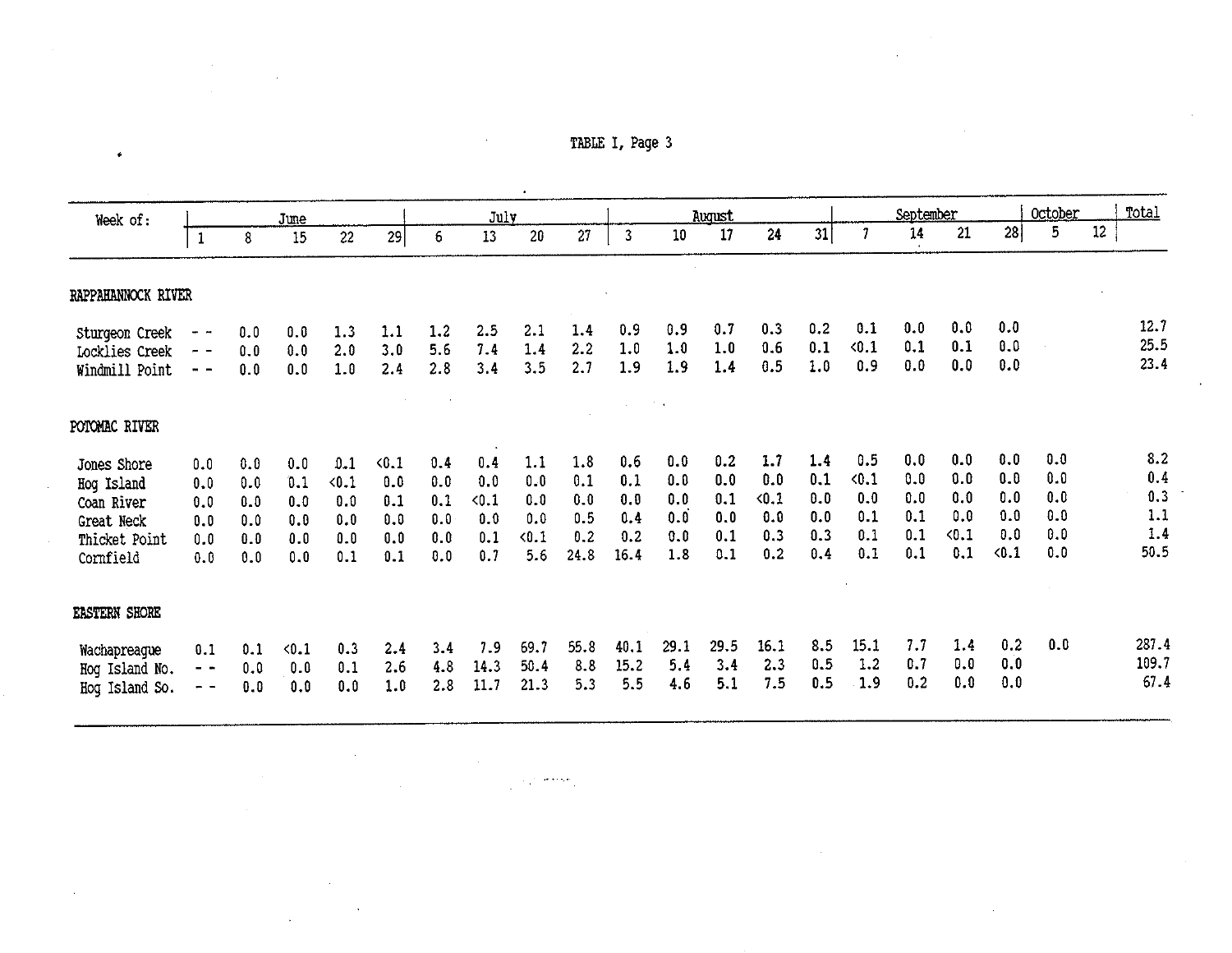#### TABLE II

Spat/shell totals for years 1980-1990 (when available) and running mean (up to 10 years);  $(+$  or - indicates relationship of 1991 total to 1990 total and running mean; - - indicates an absence of data for that year)

| Location           | 1981          | 1982 | 1983           | 1984 | 1985  | 1986  | 1987  | 1988 | 1989 | 1990  | Running Mean | $1991 (+/-, +/-)$ |
|--------------------|---------------|------|----------------|------|-------|-------|-------|------|------|-------|--------------|-------------------|
| <b>JAMES RIVER</b> |               |      |                |      |       |       |       |      |      |       |              |                   |
| Nansemond Ridge    | 31.7          | 19.7 | 46.7           | 15.1 | 69.7  | 8.8   | 18.4  | 8.9  | 26.0 | 40.6  | 28.6         | $56.5 (+, +)$     |
| Naseway Shoal      | 313.0         | 81.0 | 224.7          | 41.0 | 465.9 | 40.0  | 296.6 | 18.5 | 59.4 | 20.6  | 156.1        | 179.0 $(+, +)$    |
| Dog Shoal          | . .           | - -  | - -            | 38.3 | 568.8 | 32.1  | 356.9 | 27.5 | 73.0 | 34.4  | 161.6        | $274.8 (+ + )$    |
| Miles W.H.         | 21.3          | 18.5 | 46.8           | 16.7 | 20.9  | 9.8   | 33.7  | 3.2  | 4.2  | 2.4   | 17.8         | 18.7 $(+, +)$     |
| Days Point         | $ -$          |      | $\blacksquare$ | 24.4 | 120.3 | 22.3  | 481.6 | 17.3 | 25.9 | 28.6  | 102.9        | 146.6 $(+, +)$    |
| Rock Wharf         | $ -$          | - -  | $\sim$ $\sim$  | 38.7 | 163.5 | 11.4  | 285.7 | 40.9 | 3.5  | 17.1  | 80.1         |                   |
| Wreck Shoal        | 51.9          | 36.7 | 104.8          | 21.2 | 26.3  | 7.9   | 35.1  | 10.0 | 10.5 | 5.9   | 31.0         | $35.4 (+, +)$     |
| Dry Shoal          | $\frac{1}{2}$ | $ -$ | $ -$           | 24.0 | 87.1  | 16.8  | 241.5 | 13.2 | 10.1 | 45.8  | 62.6         | $217.2 (+, +)$    |
| Point of Shoals    | 74.3          | 18.1 | 77.4           | 23.5 | 31.2  | 4.6   | 75.4  | 9.9  | 2.1  | 2.9   | 31.9         | $21.4 (+, -)$     |
| Swash              | 87.6          | 55.6 | 333.8          | 37.2 | 38.1  | 9.2   | 79.5  | 7.6  | 3.8  | 3.9   | 65.6         | 68.6 $(+, +)$     |
| Horsehead          | 71.9          | 16.3 | 96.6           | 28.1 | 36.0  | 7.3   | 100.0 | 3.7  | 1.5  | 1.0   | 36.2         | $24.6 (+, -)$     |
| Deepwater Shoal    | 74.3          | 18.1 | 77.4           | 23.5 | 31.2  | 4.6   | 75.4  | 9.9  | 2.1  | 3.8   | 32.0         | 10.8 $(+, -)$     |
| MOBJACK BAY        |               |      |                |      |       |       |       |      |      |       |              |                   |
| Brown's Bay        | 10.8          | 36.0 | 71.1           | 4.6  | 7.1   | 241.1 | 8.0   | 2.2  | 29.9 | 44.7  | 45.6         | 40.2 $(-, -)$     |
| Tow Stake          | 94.0          | 61.2 | 18.8           | 14.3 | 2.5   | 15.7  | 1.9   | 5.3  | 28.8 | 64.7  | 30.7         | 16.1 $(-, -)$     |
| Wilson Creek       | 177.3         | 27.5 | 11.0           | 39.3 | 1.7   | 5.7   | 2.6   | 4.8  | 42.8 | 101.9 | 41.5         | 12.1 $(-, -)$     |
| East River         | 99.3          | 33.3 | 26.8           | 14.1 | 9.4   | 29.2  | 8.9   | 13.1 | 37.8 | 64.0  | 33.6         | 32.0 $(-, -)$     |
| Pepper Creek       | 20.6          | 46.1 | 87.5           | 18.3 | 112.5 | 264.6 | 40.7  | 4.7  | 18.0 | 74.2  | 68.7         | 70.1 $(-, +)$     |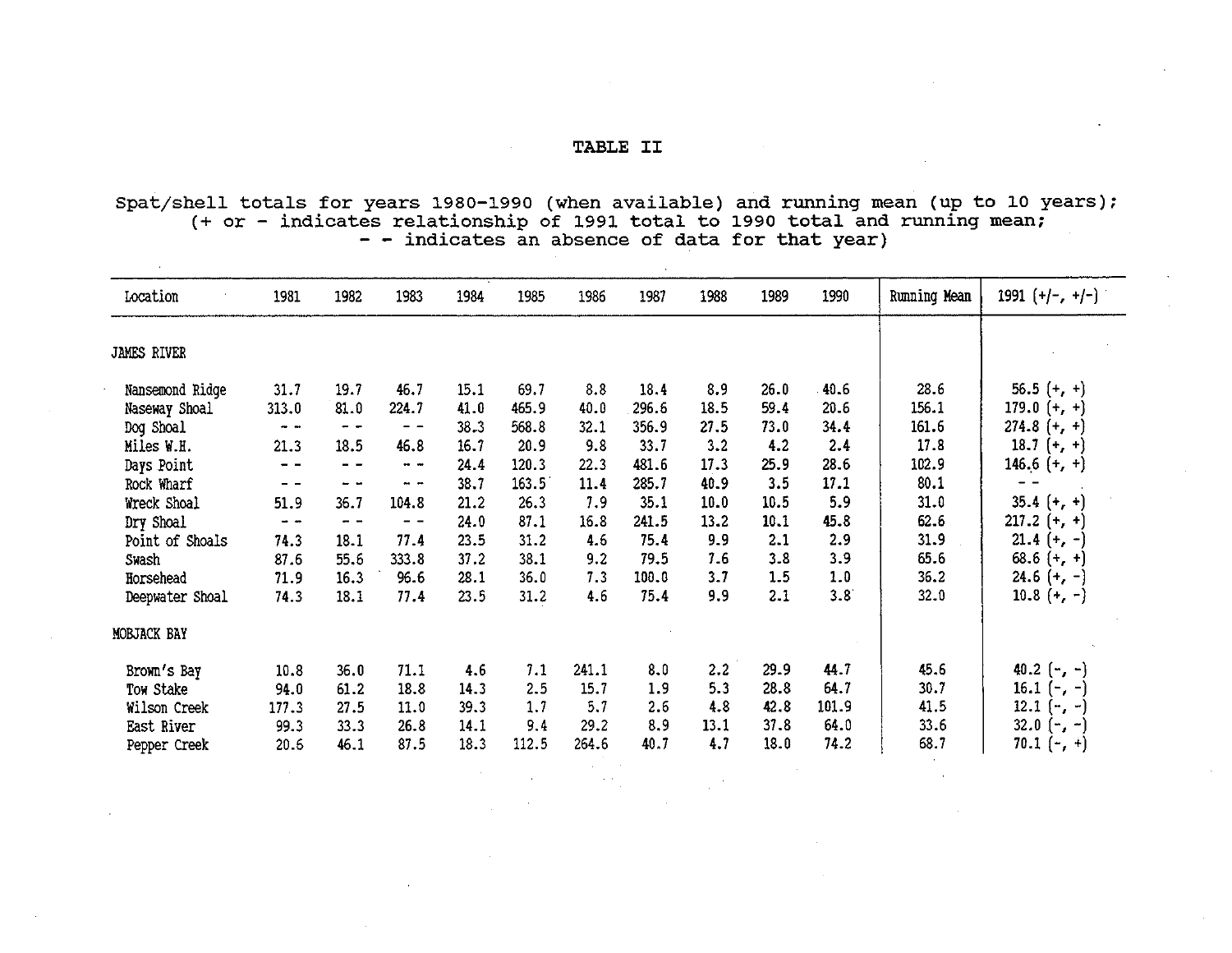| $\mathbf{r}$ |                  |  |  |
|--------------|------------------|--|--|
|              | TABLE II, Page 2 |  |  |

 $\mathcal{L}(\mathcal{L}^{\mathcal{L}})$  and  $\mathcal{L}(\mathcal{L}^{\mathcal{L}})$  and  $\mathcal{L}(\mathcal{L}^{\mathcal{L}})$ 

 $\label{eq:2.1} \mathcal{L}_{\text{max}} = \mathcal{L}_{\text{max}} = \mathcal{L}_{\text{max}}$ 

|                            | 1981         | 1982         | 1983           | 1984          | 1985          | 1986           | 1987                 | 1988       | 1989 | 1990  | Running Mean        | $1991 (+/-, +/-)$ |
|----------------------------|--------------|--------------|----------------|---------------|---------------|----------------|----------------------|------------|------|-------|---------------------|-------------------|
| YORK RIVER                 |              |              |                |               |               |                |                      |            |      |       |                     |                   |
| VIMS Pier                  | 6.7          | 16.0         | 6.2            | 2.2           | 20.5          | 165.2          | 25.0                 | $-7.1$     | 5.4  | 14.4  | 27.0                | 18.7 $(+, -)$     |
| PIANKATANK RIVER           |              |              |                |               |               |                |                      |            |      |       |                     |                   |
| Three Branches             | 36.2         | 45.0         | 27.2           | 17.6          |               | 97.9           | $64.9*$              | 1.7        | 22.5 | 55.7  | 41.0                | 19.7 $(-, -)$     |
| Burton Point               | 34.6         | 23.3         | 27.1           | 38.8          | 85.7          | 252.8          | 43.9*                | 4.7        | 31.6 | 102.1 | 64.5                | 16.3 $(-, -)$     |
| Palace Bar<br>Ginney Point | 76.8<br>34.5 | 59.4<br>60.0 | 146.2<br>171.7 | 59.7<br>126.6 | 124.5<br>82.7 | 376.5<br>204.2 | $243.9*$<br>$133.3*$ | 9.1<br>5.6 | 42.3 | 139.9 | 127.8               | $39.1 (-,-)$      |
|                            |              |              |                |               |               |                |                      |            | 30.0 | 85.6  | 93.4                | $25.2$ (-, -)     |
| GREAT WICOMICO RIVER       |              |              |                |               |               |                |                      |            |      |       |                     |                   |
| Dameron Marsh              | 3.3          | 30.2         | 12.7           | 0.9           | 8.6           | 43.3           | 29.1                 | 59.3       | 6.1  | 29.2  | 22.3                | 11.0 $(-, -)$     |
| Cranes Creek               | 5.7          | 54.1         | 6.7            | 1.3           | 6.3           | 121.6          | 30.5                 | 17.4       | 11.7 | 39.1  | 29.4                | 10.7 $(-, -)$     |
| Hudnall's Dock             | 31.6         | 122.9        | 16.3           | 3.3           | 14.2          | 237.6          | 50.8                 | 61.8       | 28.4 | 119.6 | 68.6                | 7.0 $(-, -)$      |
| Haynie Point               | 25.9         | 74.9         | 12.9           | 0.7           | 7.6           | 170.8          | 10.5                 | 57.4       | 20.1 | 67.9  | 44.9                | 13.6 $(-, -)$     |
| Glebe Point                | 296.8        | 364.5        | 0.6            | 2.2           | 10.9          | 364.6          | 23.6                 | 27.1       | 9.1  | 19.8  | 111.9               | $3.8(-,-)$        |
| Fleeton Point              | 2.3          | 50.8         | 42.7           | 1.7           | 78.4          | 42.8           | 157.9                | 10.1       | 9.0  | 18.1  | 41.4                | 10.1 $(-, -)$     |
| LITTLE WICOMICO RIVER      |              |              |                |               |               |                |                      |            |      |       | $\mathcal{I}^{\pm}$ |                   |
| P.G. No. 42                |              |              |                |               |               |                |                      |            | 0.2  | 5.2   | 2.7                 | 4.8 $(-, +)$      |

a de la construcción de la construcción de la construcción de la construcción de la construcción de la constru<br>En 1930, el construcción de la construcción de la construcción de la construcción de la construcción de la con

 $\mathcal{L}(\mathcal{L})$  and  $\mathcal{L}(\mathcal{L})$  are the set of the set of the set of the set of the set of the set of the set of the set of the set of the set of the set of the set of the set of the set of the set of the set of the set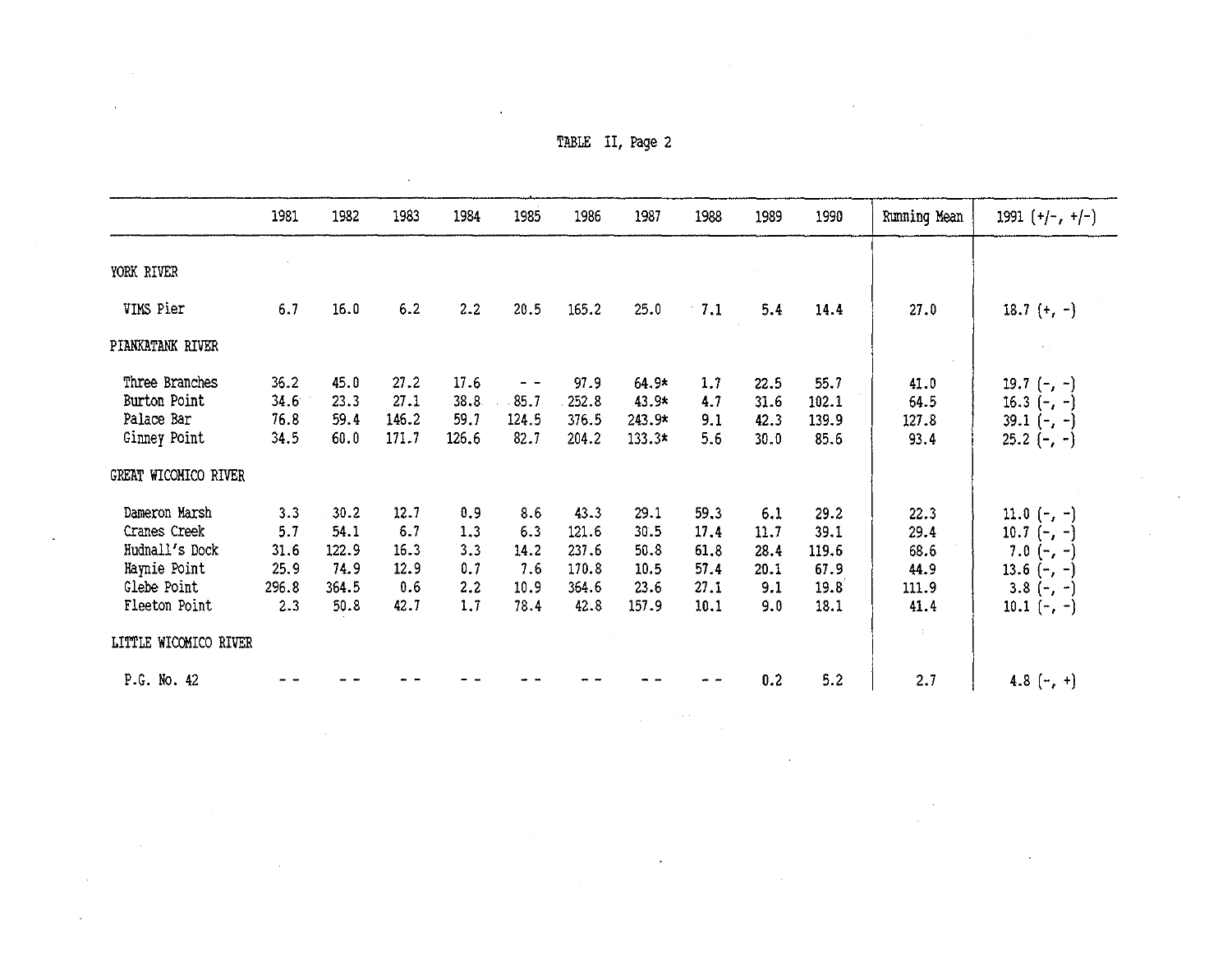| table |  | II, Page 3 |  |
|-------|--|------------|--|
|-------|--|------------|--|

 $\mathcal{L}_{\rm{max}}$ 

|                      | 1981                | 1982  | 1983  | 1984 | 1985 | 1986    | 1987 | 1988 | 1989  | 1990  | Running Mean | 1991 $(+/-, +/-)$ |
|----------------------|---------------------|-------|-------|------|------|---------|------|------|-------|-------|--------------|-------------------|
| RAPPAHANNOCK RIVER   |                     |       |       |      |      |         |      |      |       |       |              |                   |
| Sturgeon Creek       |                     |       |       |      | -- - | $21.6*$ | 1.1  | 1.7  | 1.7   | $ -$  | 6.5          | 12.7<br>$(\cdot)$ |
| Locklies Creek       |                     |       |       |      |      | 27.7    | 2.8  | 3.3  | 2.4   | 4.6   | 8.2          | $25.5 (+, +)$     |
| Windmill Point       |                     |       |       |      |      | $ -$    | 45.9 | 1.4  | 1.0   | 98.5  | 36.7         | $23.4 (-,-)$      |
| POTOMAC RIVER        |                     |       |       |      |      |         |      |      |       |       |              |                   |
| Jones Shore          | 15.4                | 381.1 | 14.5  | 0.7  | 20.6 | 16.2    | 27.2 | 3.8  | 0.1   | 0.4   | 48.0         | $8.2 (+, -)$      |
| Hog Island           | 1.7                 | 1.9   | 1.5   | 0.3  | 1.7  | 4.8     | 1.8  | 0.0  | 0.1   | 0.2   | 1.4          | $0.4 (+, -)$      |
| Coan River           | 0.3                 | 4.2   | 0.9   | 0.0  | 0.0  | 10.8    | 0.0  | 0.4  | 0.0   | 0.1   | 1.7          | $0.3 (+, -)$      |
| Great Neck           | 0.5                 | 3.1   | 1.9   | 0.0  | 5.2  | 6.4     | 1.9  | 1.4  | 0.0   | 0.2   | 2.1          | 1.1 $(+, -)$      |
| Thicket Point        | 0.9                 | 1.8   | 1.1   | 0.1  | 0.2  | 5.0     | 0.3  | 0.6  | 0.0   | 0.2   | 1.0          | $1.4 (+, +)$      |
| Cornfield            | 26.6                | 246.0 | 22.9  | 0.2  | 29.5 | 3.6     | 49.6 | 6.7  | 1.8   | 8.9   | 39.6         | $50.5 (+, +)$     |
| <b>EASTERN SHORE</b> |                     |       |       |      |      |         |      |      |       |       |              |                   |
| Wachapreague         | 6.9                 | 46.5  | 121.0 | 56.4 | 31.9 | 66.7    | 29.7 | 47.1 | 144.1 | 211.4 | 76.2         | $287.4 (+, +)$    |
| Hog Island N.        | $\cdots$ . $\cdots$ |       | m m   | - -  | . .  | - -     | - -  | $ -$ | 49.9  | 21.2  | 35.6         | $109.7 (+, +)$    |
| Hog Island S.        | - -                 |       |       |      |      |         | - -  | $-$  | 48.7  | 14.2  | 31.4         | $67.4 (+, +)$     |
|                      |                     |       |       |      |      |         |      |      |       |       |              |                   |

• -total is based on less than a full setting season, but is included in running mean

 $\alpha$